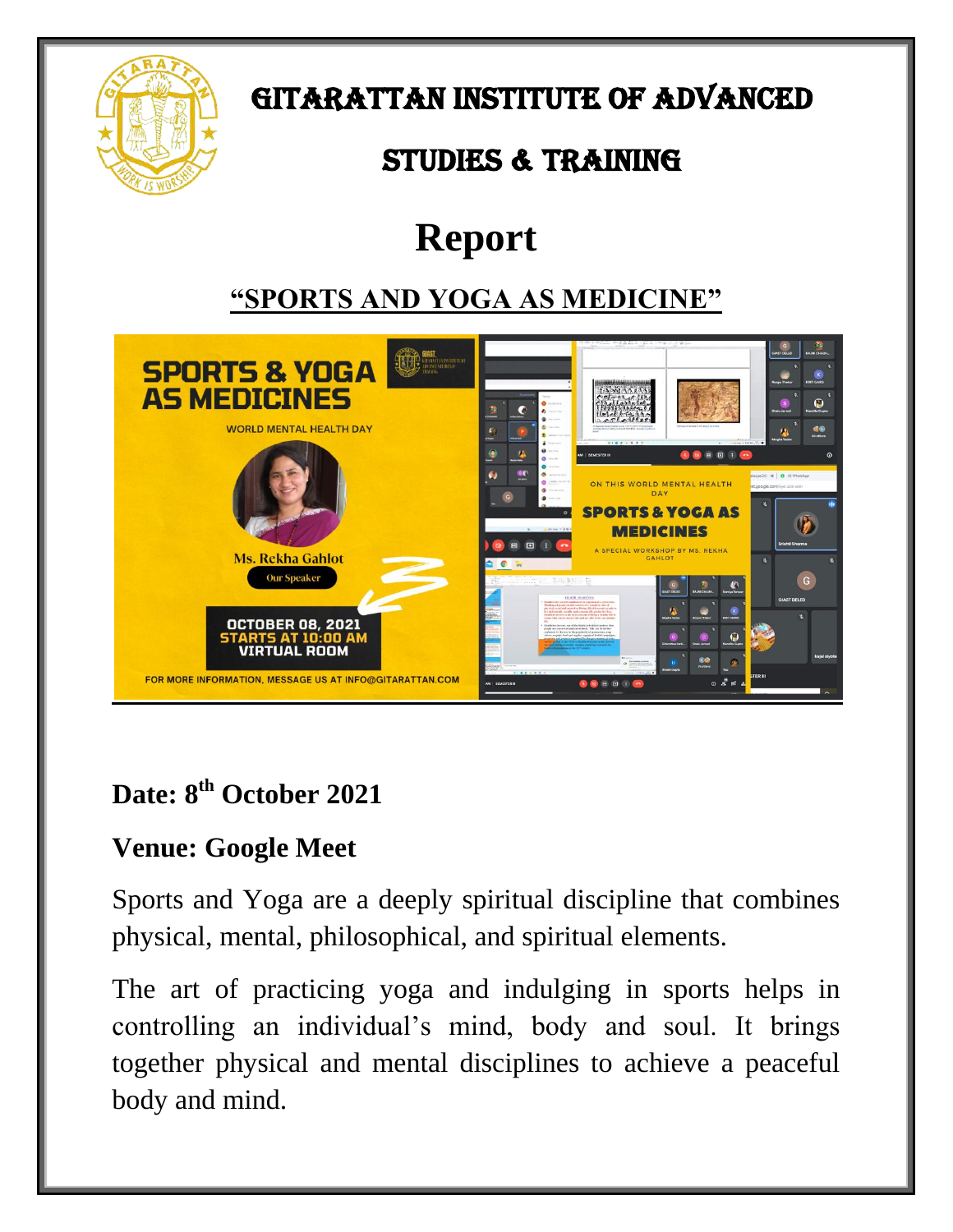

## GITARATTAN INSTITUTE OF ADVANCED

## STUDIES & TRAINING

Gitarattan Institute of Advanced Studies and Training, Rohini organized an Extension Lecture on 'Sports and Yoga as Medicine' on a virtual platform on 8 October, 2021 to celebrate The World Mental Health Day. The guest speaker was Ms. Rekha Pawar.

The lecture started with the introduction of current situation of our health and immune system. Ma'am highlighted about the importance of sports in primitive as well as current era to improve our immune system. In these trying times of the COVID-19 pandemic, we all are caught in our homes with a very limited or no physical activity.

Ma'am told us that Sports wasn't limited to physical level, it works on all three domains (Cognitive, Affective and Conative).Therefore, we need to balance all the three domains to maintain a healthy lifestyle.

Moving on to yoga, Yoga is not a religion, it is a way of living that aims towards a healthy mind in a healthy body.Yoga is not just about bending or twisting the body and holding the breath. It is a technique to bring you into a state where you see and experience reality simply the way it is. If you enable your energies to become exuberant and ecstatic, your sensory body